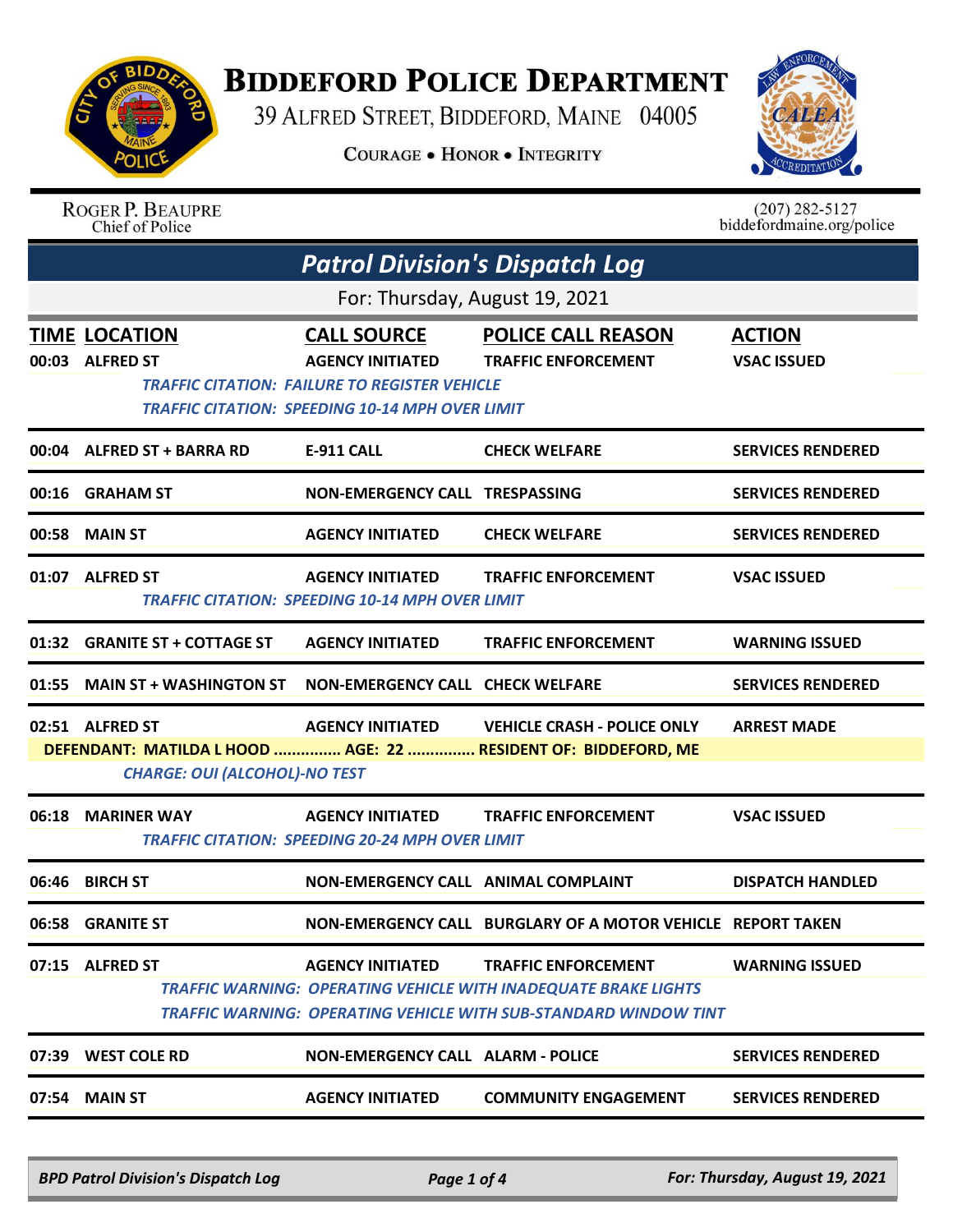| <b>TIME LOCATION</b><br>08:08 MAIN ST                                      | <b>CALL SOURCE</b><br><b>NON-EMERGENCY CALL SUSPICION</b> | <b>POLICE CALL REASON</b>                                   | <b>ACTION</b><br><b>GONE ON ARRIVAL</b> |
|----------------------------------------------------------------------------|-----------------------------------------------------------|-------------------------------------------------------------|-----------------------------------------|
| 08:09 ALFRED ST                                                            |                                                           | <b>NON-EMERGENCY CALL VEHICLE CRASH - FLUIDS LEAK</b>       | <b>STATE FORM TAKEN</b>                 |
| 08:16 SUMMER ST                                                            | <b>NON-EMERGENCY CALL HARASSMENT</b>                      |                                                             | <b>REPORT TAKEN</b>                     |
| 08:52 HORRIGAN CT                                                          |                                                           | NON-EMERGENCY CALL COMMUNITY ENGAGEMENT                     | <b>SERVICES RENDERED</b>                |
| 09:01 GEORGE ST                                                            | <b>NON-EMERGENCY CALL SUSPICION</b>                       |                                                             | <b>SERVICES RENDERED</b>                |
| 09:09 POOL ST                                                              | <b>NON-EMERGENCY CALL ANIMAL COMPLAINT</b>                |                                                             | <b>SERVICES RENDERED</b>                |
| 09:10 MARINER WAY                                                          | <b>NON-EMERGENCY CALL ALARM - POLICE</b>                  |                                                             | <b>FALSE ALARM</b>                      |
| 09:45 MAIN ST + ELM ST                                                     | <b>NON-EMERGENCY CALL BOLO</b>                            |                                                             | <b>NEGATIVE CONTACT</b>                 |
| 09:50 MAIN ST                                                              | NON-EMERGENCY CALL DISTURBANCE / NOISE                    |                                                             | <b>SERVICES RENDERED</b>                |
| 10:02 ST MARYS ST                                                          |                                                           | NON-EMERGENCY CALL BURGLARY OF A MOTOR VEHICLE REPORT TAKEN |                                         |
| 10:17 MT VERNON ST                                                         | <b>NON-EMERGENCY CALL SUSPICION</b>                       |                                                             | <b>VEHICLE TOWED</b>                    |
| 10:49 POOL ST                                                              | <b>AGENCY INITIATED</b>                                   | <b>ANIMAL COMPLAINT</b>                                     | <b>SERVICES RENDERED</b>                |
| 10:51 ELM ST                                                               | <b>NON-EMERGENCY CALL LITTERING</b>                       |                                                             | <b>SERVICES RENDERED</b>                |
| 11:23 GRANITE ST                                                           | <b>NON-EMERGENCY CALL CRIMINAL MISCHIEF</b>               |                                                             | <b>REPORT TAKEN</b>                     |
| 11:37 SOUTH ST + ELM ST                                                    |                                                           | NON-EMERGENCY CALL VEHICLE CRASH - POLICE ONLY              | <b>NEGATIVE CONTACT</b>                 |
| 11:41 WASHINGTON ST                                                        |                                                           | NON-EMERGENCY CALL ARTICLES LOST/FOUND                      | <b>SERVICES RENDERED</b>                |
| 12:00 BOULDER WAY                                                          | NON-EMERGENCY CALL TRESPASSING                            |                                                             | <b>REPORT TAKEN</b>                     |
| <b>12:31 MAIN ST</b>                                                       | <b>NON-EMERGENCY CALL BOLO</b>                            |                                                             | <b>SERVICES RENDERED</b>                |
| 12:51 ROBERTS ST                                                           | <b>WALK-IN AT STATION</b>                                 | <b>SUSPICION</b>                                            | <b>SERVICES RENDERED</b>                |
| 13:06 ALFRED ST                                                            | <b>WALK-IN AT STATION</b>                                 | <b>CRIM THREAT / TERRORIZING</b>                            | <b>REPORT TAKEN</b>                     |
| 14:10 ADAMS ST                                                             | <b>NON-EMERGENCY CALL SUSPICION</b>                       |                                                             | <b>SERVICES RENDERED</b>                |
| 14:21 CLIFFORD ST + TIBBETTS AVE    NON-EMERGENCY CALL    DISABLED VEHICLE |                                                           |                                                             | <b>VEHICLE TOWED</b>                    |
| 14:36 ALFRED ST                                                            |                                                           | NON-EMERGENCY CALL VEHICLE CRASH - POLICE ONLY              | <b>STATE FORM TAKEN</b>                 |
| 14:56 MARINER WAY                                                          | NON-EMERGENCY CALL ASSIST W/ MEDICAL                      |                                                             | <b>TRANSPORT TO HOSPITAL</b>            |
| 15:08 ALFRED ST                                                            | <b>AGENCY INITIATED</b>                                   | <b>TRAFFIC ENFORCEMENT</b>                                  | <b>SERVICES RENDERED</b>                |
| 15:08 BIRCH ST                                                             | NON-EMERGENCY CALL TRESPASSING                            |                                                             | <b>REPORT TAKEN</b>                     |

*BPD Patrol Division's Dispatch Log Page 2 of 4 For: Thursday, August 19, 2021*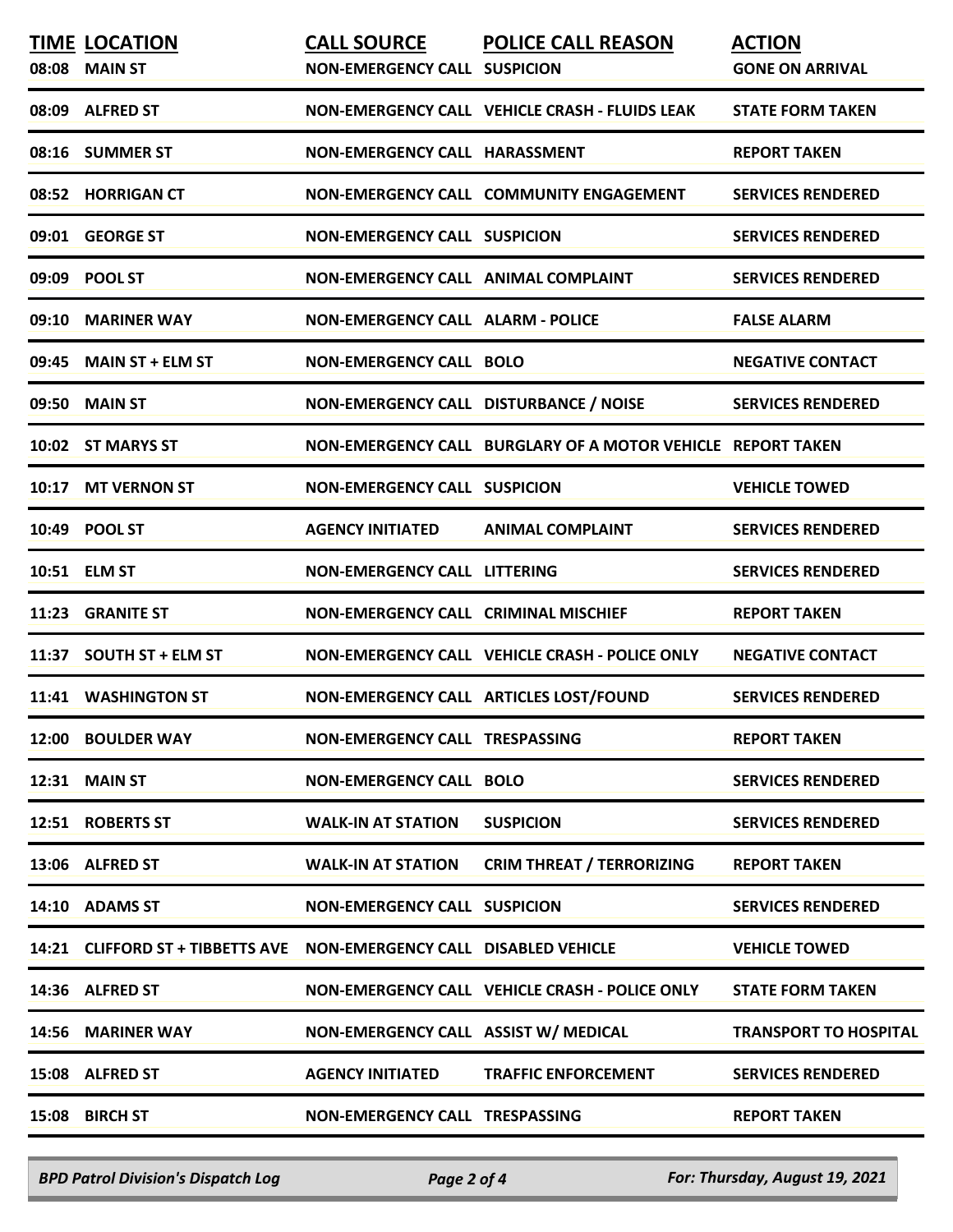|       | <b>TIME LOCATION</b><br>15:17 MARINER WAY | <b>CALL SOURCE</b><br><b>AGENCY INITIATED</b>                                    | <b>POLICE CALL REASON</b><br><b>THEFT</b>      | <b>ACTION</b><br><b>REPORT TAKEN</b> |
|-------|-------------------------------------------|----------------------------------------------------------------------------------|------------------------------------------------|--------------------------------------|
|       | 15:55 LINCOLN ST                          | <b>AGENCY INITIATED</b>                                                          | <b>OUT FOR FOLLOW UP</b>                       | <b>SERVICES RENDERED</b>             |
|       | 15:56 CRESCENT ST                         |                                                                                  | NON-EMERGENCY CALL VIOL OF BAIL CONDITIONS     | <b>NEGATIVE CONTACT</b>              |
|       | 15:57 ALFRED ST                           | <b>NON-EMERGENCY CALL ALL OTHER</b>                                              |                                                | <b>SERVICES RENDERED</b>             |
|       | 16:03 GUINEA RD                           | <b>E-911 CALL</b>                                                                | 911 MISUSE                                     | <b>SERVICES RENDERED</b>             |
|       | 16:35 AMHERST ST                          | <b>AGENCY INITIATED</b>                                                          | <b>FRAUD / SCAM</b>                            | <b>REPORT TAKEN</b>                  |
|       | 16:53 CUTTS ST                            | <b>E-911 CALL</b>                                                                | ASSIST W/ MEDICAL W/ ASSIST                    | <b>TRANSPORT TO HOSPITAL</b>         |
|       | 16:55 ALFRED ST                           | <b>WALK-IN AT STATION</b>                                                        | <b>OUT FOR FOLLOW UP</b>                       | <b>SERVICES RENDERED</b>             |
|       | <b>17:00 MAIN ST</b>                      | <b>AGENCY INITIATED</b>                                                          | <b>COMMUNITY ENGAGEMENT</b>                    | <b>NO VIOLATION</b>                  |
|       | 17:05 PARKER RIDGE RD                     | NON-EMERGENCY CALL ASSIST OTHER AGENCY                                           |                                                | <b>NEGATIVE CONTACT</b>              |
|       | 17:42 ALFRED ST + SUMMER ST               | <b>AGENCY INITIATED</b><br><b>TRAFFIC WARNING: SPEEDING 10-14 MPH OVER LIMIT</b> | <b>TRAFFIC ENFORCEMENT</b>                     | <b>WARNING ISSUED</b>                |
|       | 17:56 HILL ST                             | <b>AGENCY INITIATED</b>                                                          | <b>PAPERWORK</b>                               | <b>PAPERWORK SERVED</b>              |
|       | 18:04 BOULDER WAY                         | NON-EMERGENCY CALL FRAUD / SCAM                                                  |                                                | <b>REPORT TAKEN</b>                  |
|       | 18:31 ELM ST                              |                                                                                  | NON-EMERGENCY CALL VEHICLE CRASH - POLICE ONLY | <b>REPORT TAKEN</b>                  |
|       | 18:33 SMALLS CT                           | NON-EMERGENCY CALL TRESPASSING                                                   |                                                | <b>REPORT TAKEN</b>                  |
|       | 19:32 ALFRED ST                           | <b>NON-EMERGENCY CALL PAPERWORK</b>                                              |                                                | <b>PAPERWORK SERVED</b>              |
|       | 19:56 ELM ST                              | <b>NON-EMERGENCY CALL SHOPLIFTING</b>                                            |                                                | <b>REPORT TAKEN</b>                  |
|       | 20:03 RUGBY ST                            | NON-EMERGENCY CALL DISTURBANCE / NOISE                                           |                                                | <b>SERVICES RENDERED</b>             |
| 20:46 | <b>MAIN ST</b>                            | <b>AGENCY INITIATED</b>                                                          | <b>OUT FOR FOLLOW UP</b>                       | <b>SERVICES RENDERED</b>             |
|       | 20:52 CRESCENT ST                         | NON-EMERGENCY CALL OUT FOR FOLLOW UP                                             |                                                | <b>SERVICES RENDERED</b>             |
|       | 21:15 HIGH ST                             | <b>E-911 CALL</b>                                                                | <b>CRIM THREAT / TERRORIZING</b>               | <b>REPORT TAKEN</b>                  |
|       | 21:18 ALFRED ST                           | <b>E-911 CALL</b>                                                                | <b>BOLO</b>                                    | <b>CALL TRANSFERRED</b>              |
|       | 21:42 HEALTHCARE DR                       | <b>NON-EMERGENCY CALL ALARM - POLICE</b>                                         |                                                | <b>BUILDING CHECK/SECURE</b>         |
|       | 21:43 HEALTHCARE DR                       | <b>NON-EMERGENCY CALL ALARM - POLICE</b>                                         |                                                | <b>BUILDING CHECK/SECURE</b>         |
|       |                                           |                                                                                  |                                                |                                      |
|       | 21:46 GRANITE ST                          | <b>NON-EMERGENCY CALL SUSPICION</b>                                              |                                                | <b>NEGATIVE CONTACT</b>              |